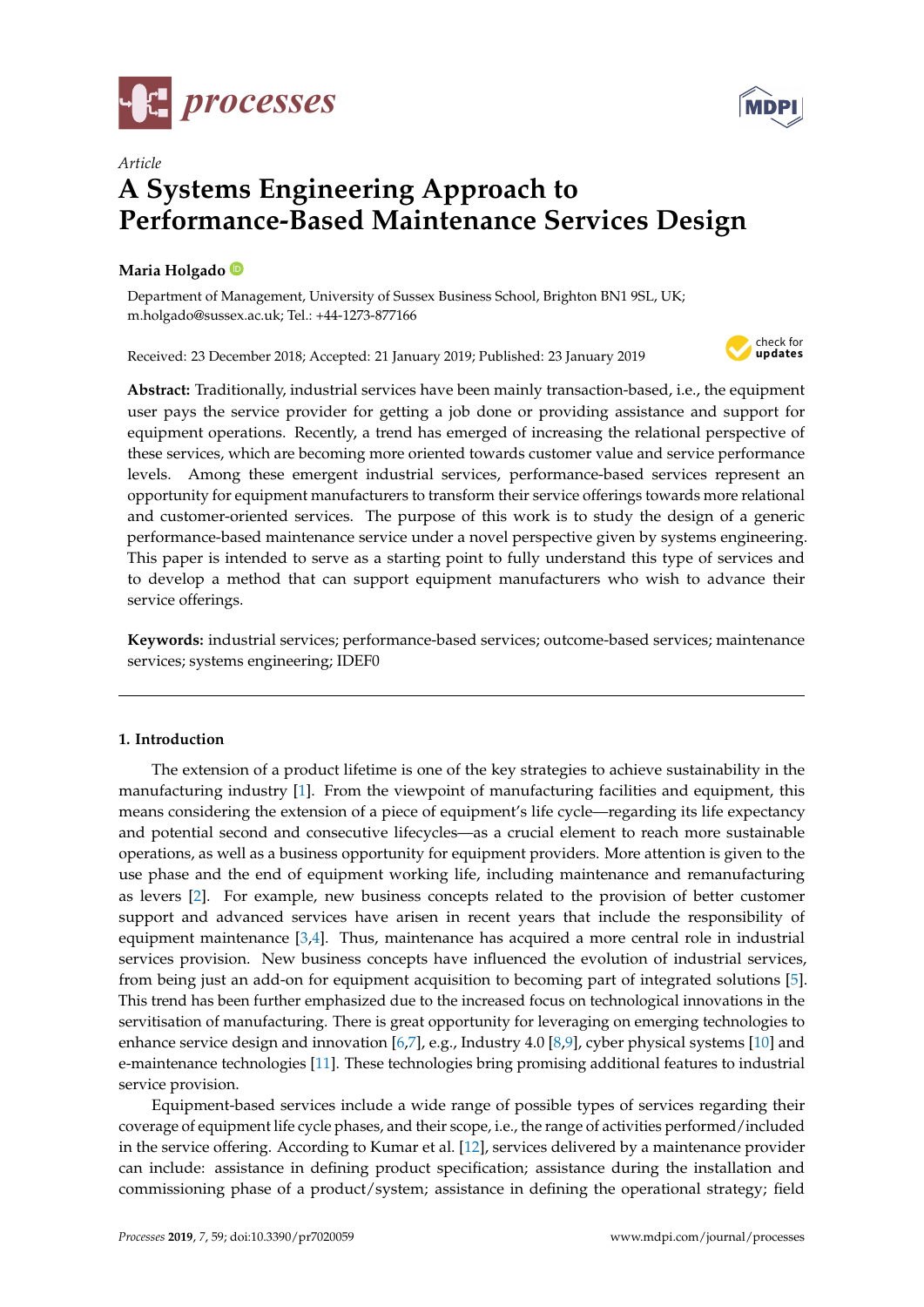service; remote diagnostics; on site diagnostics and repair; online and phone help desk; optimization of logistic support; and assistance in product end-of-life (EOL) management. This non-exhaustive list of maintenance-related services is presented to illustrate with examples that maintenance services are delivered along the whole equipment life cycle, considering services in the beginning-of-life (BOL) phase such as 'assistance in defining product specification', services in the middle-of-life (MOL) phase such as 'remote diagnostics' and services in the EOL phase such as 'assistance in EOL management'. However, these maintenance services represent a transactional perspective. A more relational perspective of maintenance services brings up other types of industrial services which are characterized by a measure of equipment performance levels, such as performance-based contracting (PBC). PBC approaches are reshaping the conventional after-sales service model [\[13\]](#page-10-12). Initiated in the aerospace and defense industry, they have now been introduced into other sectors such as the transport, automotive, machinery and equipment manufacturing industries [\[14–](#page-10-13)[16\]](#page-10-14). This type of maintenance service enhances the in-service phase and requires a better understanding of equipment usage conditions by the service provider [\[17\]](#page-10-15). As Goldstein et al. [\[18\]](#page-10-16) mention, even simple services involve a large number of decisions to bring the new service from the idea stage through design phases to a deliverable service. This brings challenges to service design and raises the need for decision support methods and tools that help equipment manufacturers and service providers.

The purpose of this work is to study the design of a generic, performance-based maintenance service (PBMS) under the perspective given by systems engineering (SE). According to Davies [\[19\]](#page-10-17), a systems approach involves a careful, phased process. To this end, the steps suggested by the Generalised Enterprise Reference Architecture and Methodology (GERAM) [\[20\]](#page-10-18) for the definition of a systems life cycle are applied in order to obtain the best possible design of the system under study, i.e., the PBMS system. The main contribution of this work is to demonstrate how SE can be an effective approach to design industrial services. Establishing a systematic approach for industrial service design supports the advancement of this relevant research area for service science, and contributes to the development of tools and methods for service design, organizational design and organizational transformation, which are key priority areas for service research [\[21](#page-11-0)[,22\]](#page-11-1).

#### **2. Background on Maintenance Services**

Early references to maintenance services as a subject of study take the perspective of the company acquiring the services as part of an outsourcing strategy. Contracting out maintenance activities responded to a desired to focus on core activities and contracts were signed with several types of companies: the equipment manufacturer, a service provider that is dependent on the equipment manufacturer or an independent service provider [\[12,](#page-10-11)[23\]](#page-11-2). This was especially interesting in cases of high equipment complexity and uniqueness [\[24](#page-11-3)[,25\]](#page-11-4). Benefits and value of the service were initially investigated from the perspective of the company contracting-out maintenance tasks, i.e., the equipment user [\[26\]](#page-11-5); whereas more recent research has also included the analysis of value for the service provider [\[27](#page-11-6)[–29\]](#page-11-7). Traditionally, contracting-out maintenance activities have been done through several types of contracts, ranging from those in which the customer indicates what maintenance activities or interventions to perform in the equipment to lease contracts that last for a specific period of time [\[30\]](#page-11-8). Among these types, performance contracts are those based on the contractors' guarantee of a certain level of performance that may include, for example, equipment availability, failure rates, response time or time to restoration. A key element in this type of contract is the relationship between both parties involved [\[16](#page-10-14)[,31\]](#page-11-9).

PBC approaches, which are gradually gaining importance in different industrial sectors, have experienced increased attention in academic research. However, there is still no consistent terminology for this type of service approach [\[32\]](#page-11-10). PBC is also referred to as outcome-based contracting (OBC) [\[33,](#page-11-11)[34\]](#page-11-12), functional product [\[35](#page-11-13)[,36\]](#page-11-14), Total Care Products [\[37\]](#page-11-15), full service offerings [\[38\]](#page-11-16) and performance contracting [\[39\]](#page-11-17). Related generic service-based business concepts, including performance-based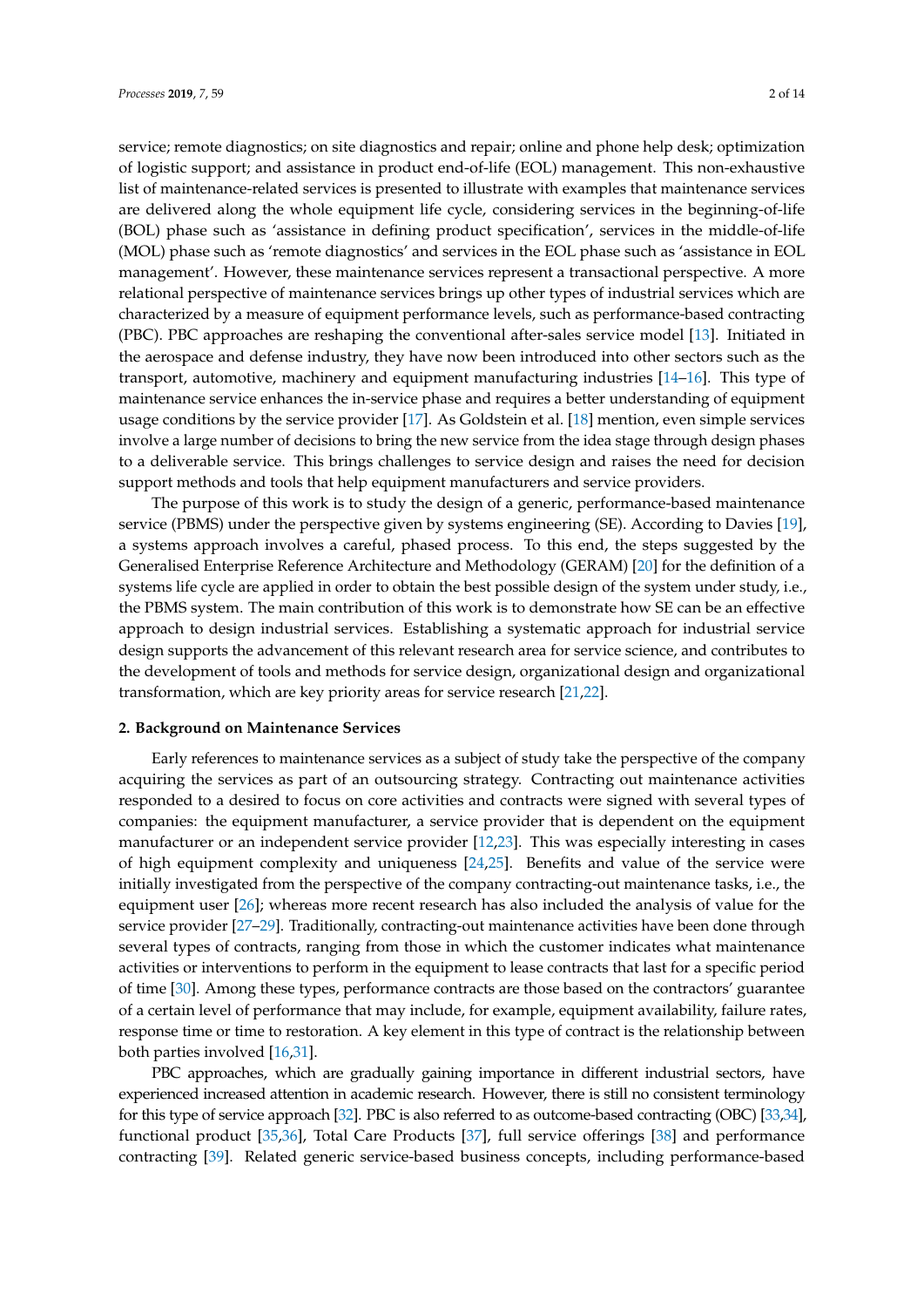solutions, are also referred to as integrated solutions, functional sales, servicizing, product service systems (PSS) and product-life extension services [\[3](#page-10-2)[,40\]](#page-11-18).

A common characteristic of all of these terms is that the customer purchases a specific performance, result, and/or output, and the service provider, which is frequently the equipment manufacturer, offers all the support and actions necessary to achieve the target outcome [\[37](#page-11-15)[,40\]](#page-11-18). Therefore, the responsibility on ensuring that the correct maintenance activities and intervention are performed to achieve the desired outcome is transferred to the service providers through the PBC [\[17\]](#page-10-15). For example, service providers can select the mix of preventive and corrective actions that retain adequate control of the service demand and optimize the service operations [\[41\]](#page-11-19). This means more capacity to plan and control the necessary resources for maintenance actions for the service provider. Industrial customers gain different types of value from PBC approaches [\[38\]](#page-11-16). The expected benefits of performance-based services include a reduced cost of ownership for the equipment as well as better equipment reliability and environmental performance [\[42–](#page-11-20)[44\]](#page-11-21).

This type of service is typically adequate for capital-intensive, complex goods with long life time expectation, requiring considerable efforts to maintain and where the consequences of its breakdown are severe and disruptive [\[40\]](#page-11-18). Industrial customers primarily appreciate two aspects related to this type of contract: the reputation of the service provider and the level of detail on the maintenance activities included in the service agreement [\[38\]](#page-11-16). This indicates that the trust and expertise of the provider are key in PBC, as well as information sharing. The service agreement would describe the main content of the service offering, the responsibilities of each party and the expected performance levels to be achieved during the service delivery [\[5\]](#page-10-4). Payment methods in PBC reflect the high variety of performance measures required by different customers and the differences in business contexts in which these type of services emerge. The variety of payment methods is also possible due to the measurement of the equipment performance levels, which makes it possible to connect the payment to the desired levels of performance. Specifically, payments can be made via a budget provided to the service provider or based on the actual results achieved. Hypko et al. [\[14\]](#page-10-13) define two approaches within the actual results payment method in PBCs: pay-on-availability or based production outcomes, e.g., pay-per-unit or pay-per-use. These latter approaches support the shift towards more relational services that focus on what is valuable for the customer [\[45\]](#page-11-22).

Although the benefits seem to be multifold, there are concerns about the extent to which these type of services are actually used in practice [\[32,](#page-11-10)[40\]](#page-11-18). This calls for further research on this particular type of industrial maintenance services and effective methods and techniques to develop more appealing and value-added PBMSs that leverage fully on their envisaged benefits.

#### **3. Materials and Methods**

The systems thinking approach seems adequate for industrial services design for several reasons. It can address the complexity of technical service systems in a systematic manner and, additionally, its application to service system design has been linked with enhanced environmental and social benefits while indirectly contributing to economic benefits [\[46\]](#page-12-0). The main aspects of systems thinking are related to gaining a bigger picture and appreciating other people's perspectives [\[47\]](#page-12-1). Thus, getting a higher level of abstraction that includes relationships between things and incorporating several stakeholders' viewpoints are intended to be useful means to obtain a holistic view of the systems of interest, which are defined as "sets of activities which could be described as being organized around a single/particular purpose" [\[48\]](#page-12-2). These elements could be hardware, software, equipment, facilities, personnel, processes, and procedures [\[49\]](#page-12-3). The value added by the system as a whole, beyond that contributed independently by the parts, is primarily created by the relationship among the parts, i.e., how they are interconnected [\[50\]](#page-12-4). This seems adequate to study more relational services such as performance-based service types.

One commonly-used approach to systems thinking is based on a quantitative modeling approach to systematic analysis. This "hard systems" approach reflects a functionalist view that focuses on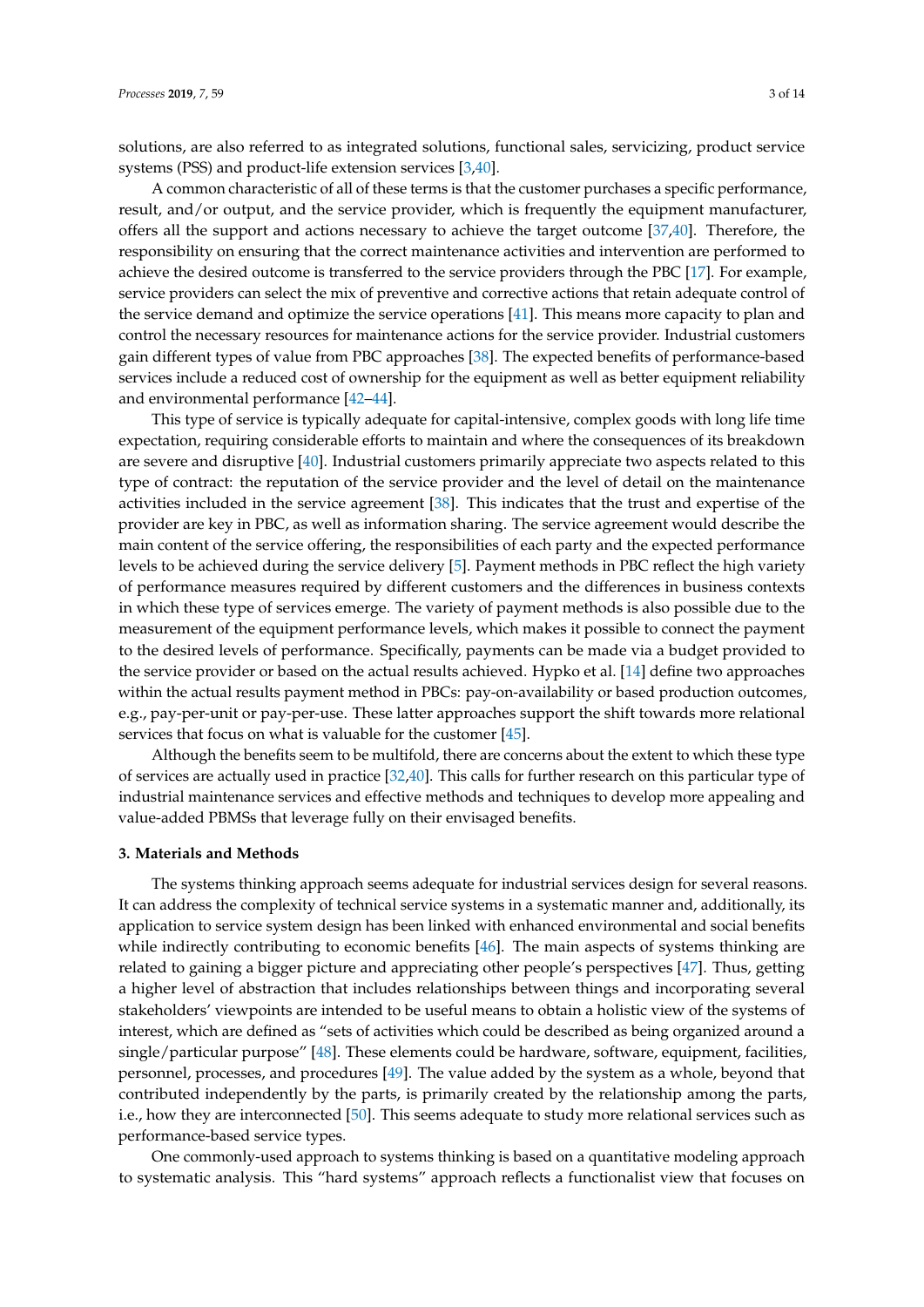system designs and provides the clarity of analysis that can be applied by using an unambiguous expert definition of objectives and other properties. Therefore, given a set of defined system objectives, a system can be engineered to achieve the objectives [\[48\]](#page-12-2). Aligned with this vision, SE is considered as an interdisciplinary approach to enable the development of successful complex systems [\[51\]](#page-12-5). It is defined as the art (technical leadership) and science (system management) of developing an operable system that meets the requirements within imposed constraints while keeping a holistic and integrative approach [\[52\]](#page-12-6). It seems an appropriate approach for PBC analysis [\[53\]](#page-12-7).

An important perspective brought up by SE is the system life cycle concept to enable the development of a comprehensive solution "from requirements determination through operations and system retirement by assuring that domain experts are properly involved, that all advantageous opportunities are pursued, and that all significant risks are identified and mitigated" [\[54\]](#page-12-8). A system life cycle is described as an abstract functional model that represents the conceptualization of a need for the system, its realization, utilization, evolution and disposal [\[55\]](#page-12-9). This concept, fundamental to SE, can be applied to different types of systems to improve their design or uncover hidden aspects of the system life cycle. For example, it has been applied by following the standard ISO/IEC/IEEE 15288 to assess the impact and potential of additive manufacturing [\[56\]](#page-12-10). Life Cycle Processes contribute directly to the creation of products, systems, or services, reflecting the lean view of an overall lifecycle within which functions serve, as opposed to the more traditional paradigms that allow each function to suboptimise around its own operations [\[57\]](#page-12-11). By defining the system life cycle, a framework to meet the stakeholders' needs in an orderly and efficient manner is created [\[54\]](#page-12-8). SE standards include specific processes to deal with the identification of stakeholders' needs and requirements [\[55\]](#page-12-9).

System life cycle stages indicate the major periods, decision gates and milestones associated with the system life cycle [\[55\]](#page-12-9). The life cycle stages proposed by GERAM are defined as [\[20\]](#page-10-18):

- Identification stage, where the contents of the system in terms of its boundaries and relation to its internal and external environment are determined;
- Concept stage, that considers the conceptual development of the system in terms of its mission, vision, values, strategies, objectives, operational concepts, policies, business plans and so forth;
- Requirement stage, where the operational requirements, its relevant processes and its functional, behavioral, informational and capability are described;
- Design stage, that supports the specification of the system considering all its components, their task description and resources needs;
- Implementation and build stage, where the activities necessary to build the system are carried out;
- Operation and change/re-engineering, where the system operation is monitored, controlled and evaluated and operation-related resources are managed to assure that the system can fulfil its mission;
- End of Life, that considers the necessary activities to recycle or disposal the system and its components at the end of its useful life.

Though several systems life cycle stages have been proposed in the literature, the main phases remain similar in each proposal. For example, the proposal from the International Council on Systems Engineering (INCOSE) [\[54\]](#page-12-8) defines the following stages: concept, development, production, utilization, support, retirement. For this work, the stages described above and proposed by GERAM [\[20\]](#page-10-18) have been preferred for the application of SE to PBMSs as the specification of the change/re-engineering activities would bring a necessary feedback loop during later application stages. Additionally, the last stage proposed by GERAM [\[20\]](#page-10-18) also provides a wider scope for value recovery activities at the end of life of the system. Other standards mainly refer to retirement plans and procedures for the system [\[58\]](#page-12-12). The inclusion of value recovery activities, e.g., reuse, remanufacturing or recycling, is more aligned to the circular economy perspective of industrial equipment [\[59\]](#page-12-13).

Among all life cycle stages, this work focuses on the first four stages which are taken as a starting point to assess the usefulness of the SE application to PBMS systems design. Further stages will be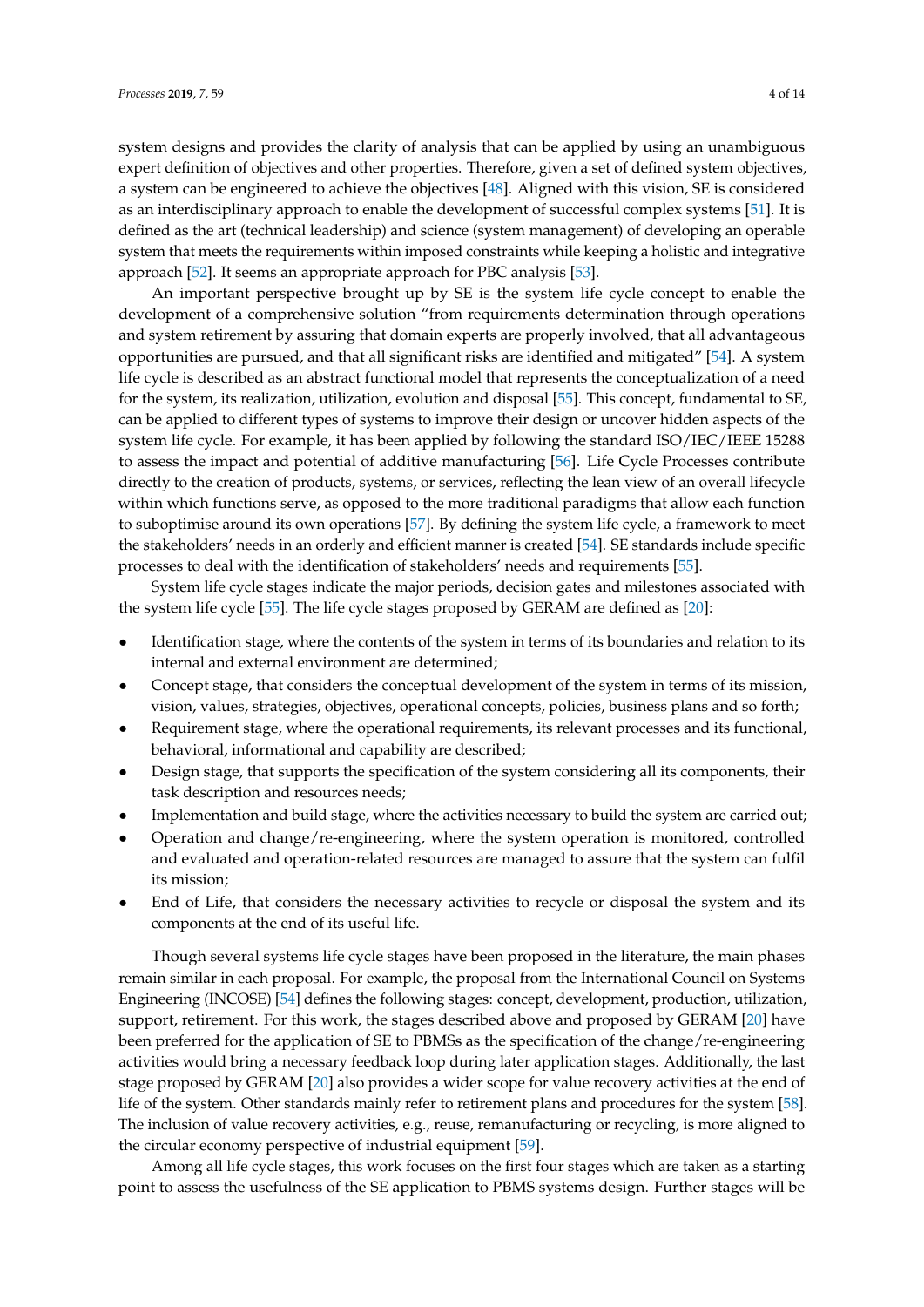considered in later extensions of this work. The three initial stages have been performed by using a sound modelling technique, the Integration Definition for Function Modeling (IDEF0). This technique makes it possible to include contextual and requirements information without needing an in-depth description, which was important for this illustrative application. IDEF0 has been previously used successfully to define and describe the links between elements and stakeholders in other types of industrial services [\[60\]](#page-12-14). The fourth life cycle stage used a graphical language that is used for specifying, visualizing, constructing and documenting systems, the Unified Modelling Language (UML). UML enables the representation of different elements with enough level of detail to support the design of technical services during the specification phase [\[61\]](#page-12-15). These techniques have been selected due to their background in engineering systems design and desired characteristics. Other techniques used in service design are rooted on marketing and management domains, e.g., based on a service-dominant logic [\[62\]](#page-12-16). Examples of specific techniques used in different stages of service design are service blueprints or customer journeys [\[63](#page-12-17)[,64\]](#page-12-18), TRIZ (Theory of Inventive Problem Solving) and QFD (Quality Function Deployment) [\[65](#page-12-19)[,66\]](#page-12-20). Several reviews of approaches, methods and tools can be found in the literature [\[67–](#page-12-21)[69\]](#page-12-22). The selected techniques to be applied in this study are briefly presented herein.

IDEF0 represents the functions, activities or processes defining a system in a structured manner. It consists of a series of hierarchical diagrams that progressively decompose the system under study. The following set of rules are used for the decomposition of the system [\[70\]](#page-12-23): (i) a process is modelled as a sequence of activities that form a diagram; (ii) in a given diagram (parent diagram), any activity can be further decomposed; (ii) all sub-activities of the one decomposed create another diagram (child diagram) and so on. An IDEF0 representation model includes two types of components: functions and data or objects. The functions are represented by boxes in the diagrams, while the data or objects are represented by arrows. The arrows in an IDEF0 diagram depict four types of data or objects [\[70\]](#page-12-23): (1) Input arrows refer to data or objects that are transformed by the function into outputs; (2) Output arrows are used for data or objects produced by a function; (3) Control arrows represent the conditions required to produce the outputs in a correct manner; and (4) Mechanism arrows represent the means needed to perform a function.

The use of IDEF0 to represent system processes permits both an almost indefinite decomposition of its processes/activities in connected diagrams through a hierarchical approach, and the possibility to highlight different types of processes/activities by coloring the boxes as proposed by Macchi et al. [\[71\]](#page-12-24). This brings numerous possibilities to the description of PBMS systems, as it could serve, for example, to differentiate activities performed by the different parties during the service provision.

UML as a graphical language has proven to be successful in the modelling of many large and complex systems [\[72\]](#page-13-0). It consists of thirteen kinds of diagrams that can represent either static or dynamic aspects of the system. The diagram used here is the known as "class diagram", and supports the description of key information related to different objects of the system, as well as the relations between them. The class diagram defines the name, attributes and methods related to each type of object of the system. It also indicates its role within the system, and a cardinal number identifies the type of relation between connected objects.

### **4. Results**

#### *4.1. Life Cycle Stage 1: System Identification*

As mentioned before, a generic PBMS is studied in this work. The PBMS features described are inspired on participatory observations of various industrial maintenance services provided by a multinational company in the electronics and electric goods sector that is both an equipment manufacturer and an independent service provider. The observations, which lasted for two years, relate to both roles of this company: servicing its own goods and servicing other manufacturers' goods. The identification of the system describes its content and defines its boundaries and environment. This also includes the identification of stakeholders relevant to the system under study. The boundaries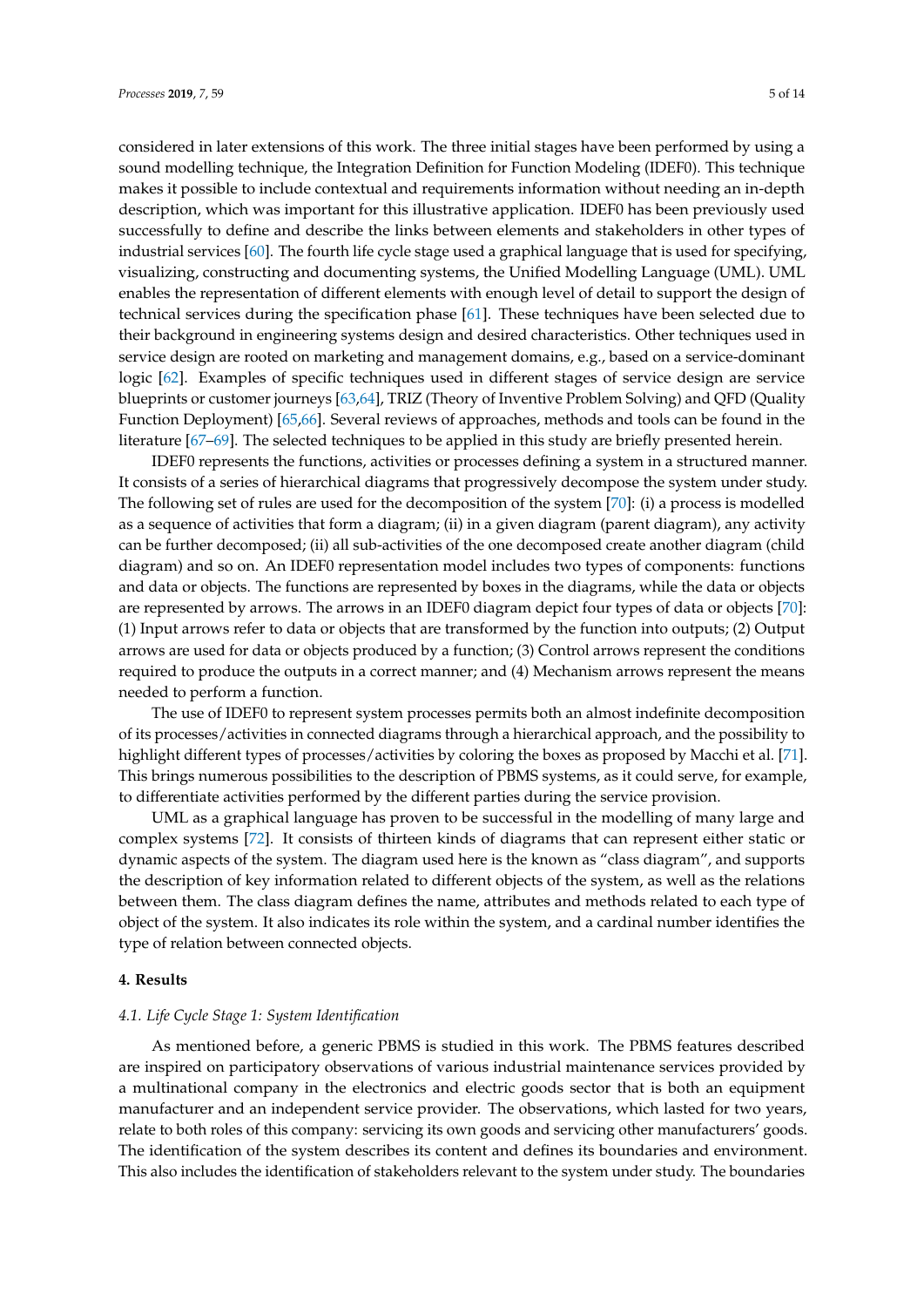of the system are described by a set of assumptions taken to simplify the study and by a high level or the system are described by a set or assumptions taken to simplify the study and by a high lever<br>description of system's purpose, inputs/outputs and viewpoints to be considered in its design. The set of assumptions defined for the PBMS system are the following:

- 1. The actors involved are two; the service provider and the customer, i.e., the user of the 1. The actors inverved are two, are service provider and the castomer, her, the aser of the manufactured good. This approach is taken for simplicity; in practice, a PBMS system could potentially involve several actors forming a maintenance service network [\[73,](#page-13-1)74]. services are often delivered to a set of equipment within an industrial plant.
	- 2. The PBMS is provided for only one piece of equipment (i.e., the manufactured good) installed in the industrial site of the customer. This is another simplification, as performance-based services<br>see often delivered to a set of exvirance tavithin an industrial plant. are often delivered to a set of equipment within an industrial plant.
- 3. Although performance-based services can include a more complex definition of various performance targets, the performance objective for the PBMS under study is defined based on one performance angels, the performance objective for the FBMB dilder study is defined based on one main measure: the equipment availability. This is aligned with the approach of Hypko et al. [\[14\]](#page-10-13), i.e., pay-on-availability.

A customer-focused purpose for the PBMS system is defined as 'to provide the industrial user with the agreed service level'. This service level refers to the target performance objective based on an agreed level of equipment availability to be achieved during the service delivery. Additionally, the study considers the viewpoints of several stakeholders with responsibilities for asset management, production and maintenance management, supply and logistics management, and service management. production and manuculate management, supply and oglodes management, and service management.<br>The latter refers to the management team of the service provider. Figure [1](#page-5-0) presents the highest level diagram of the IDEF0 representation for the PBMS system. This diagram describes the context of the PBMS system, including its inputs (I), outputs (O), controls (C) and mechanisms named as resources (R), represented with arrows. The purpose of the system is defined in terms of a functional objective for (K), represented with arrows. The purpose of the system is defined in terms of a functional objective for<br>the PBMS system, as 'to perform the right maintenance activities at the right time and in the right way'. Thus, this function needs to be performed in order to achieve the customer-focused system's purpose. the customer‐focused system's purpose.

<span id="page-5-0"></span>

**Figure I. Integration Definition for Integration Community** (IDEF0) high for the analysian for performance based maintenance service (PBMS). **Figure 1.** Integration Definition for Function Modeling (IDEF0) high-level diagram for performance-

related to the equipment performance and context. The outcomes of the PBMS system are mainly twofold: the expected and agreed equipment availability level (O1) and feedback on the equipment use The inputs for the PBMS system include equipment operational conditions (I1) and industrial user requirements (I2) which come from a deeper knowledge on the customer needs and requirements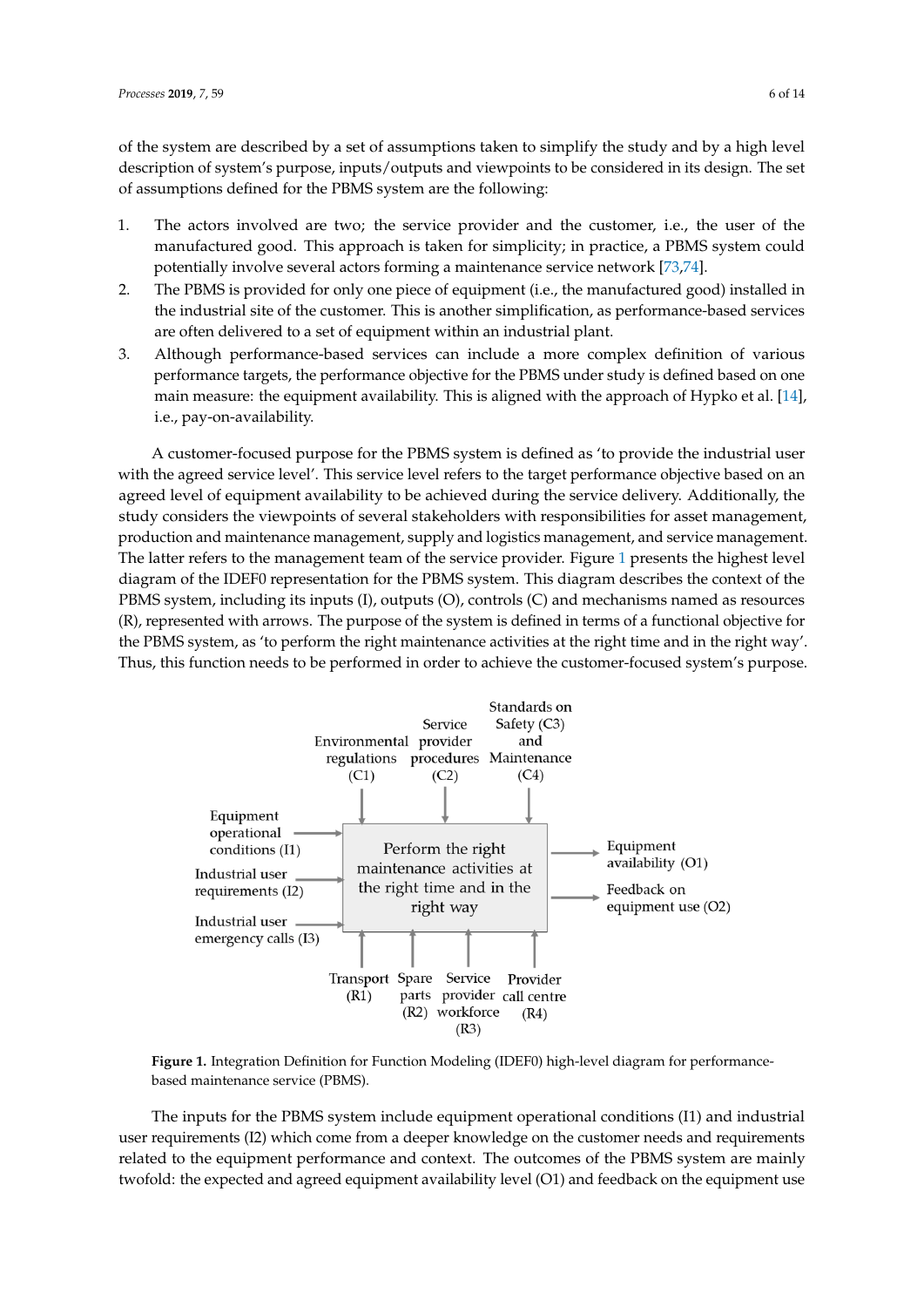(O2) that can be of great value for the service provider and the equipment manufacturer. The resources needed have been identified as transport means (R1), spare parts (R2), service provider workforce (R3) and call center of the service provider (R4). The controls for the PBMS system operation are environmental regulations (C1), service provider internal procedures (C2), safety standards (C3) and maintenance standards (C4). The latter includes standards such as EN 17007 [\[75\]](#page-13-3) and EN 15341 [\[76\]](#page-13-4). The EN 17007 [\[75\]](#page-13-3) provides a generic description of maintenance processes, their characteristics, necessary inputs, expected outputs and the interactions between different processes. The EN 15341 [\[76\]](#page-13-4) provides a comprehensive list of maintenance measures and key performance indicators. These standards will be fundamental for the service offering definition and the planning of maintenance actions and interventions during the service delivery.

## *4.2. Life Cycle Stage 2: System Concept*

The high-level function identified in the previous step needs to be decomposed into several lower level tasks. An important characteristic of PBMSs is that the service provider is in charge of the selection of the most adequate maintenance strategy and the definition and execution of maintenance plans. It is crucial for the service provider to perform these activities efficiently. In order to identify the tasks to deliver the high-level function, the understanding of new service development processes and the steps suggested in previous works have been essential at this PBMS life cycle stage. Johnson et al. [\[77\]](#page-13-5) suggested the NSD (New Service Development) process cycle, which represents a progression of planning, analysis, and execution activities. Aurich et al. [\[78\]](#page-13-6) propose the following steps for service development: service planning, service conception, service preparation and service realization. Yang et al. [\[79\]](#page-13-7) considers service requirement, service deployment, service processing and service retirement as key aspect within a service process model. Based on these proposals, the second-level tasks are defined integrating some of the above approaches together with the maintenance management tasks needed. These tasks are described as:

- The requirement analysis concerns the formulation of customer needs to be integrated into the service offering. A specific focus is given to identify the functional requirements of the equipment as they are considered the basis for designing maintenance-related services [\[80\]](#page-13-8). This analysis would also take into consideration different viewpoints in relation to the system under study, i.e., the viewpoints of relevant stakeholders and their needs and requirements in relation to the system. A set of tasks to perform this identification and analysis of stakeholders specifications have been proposed in the ISO/IEC/IEEE 15288 standard [\[55\]](#page-12-9).
- The service offering definition consists of the identification of different service packages that could be proposed to the equipment user and the development of the service agreement between both parties. This is a crucial part of the negotiation process as many difficulties may arise while performing this task. Difficulties in this stage may include the identification of risks and uncertainties and definition of responsibilities to tackle them, and the specification of boundaries and roles of different actors [\[81](#page-13-9)[–83\]](#page-13-10).
- The maintenance planning activities are related to the design of the preventive maintenance plan adapted to the particular equipment conditions and operational requirements, as well as the necessary resources to perform the maintenance activities planned.
- The maintenance scheduling activities would program in a short-term perspective the necessary maintenance activities and resources according to the maintenance plan.
- The maintenance execution is a personnel intensive task. Special attention is paid to the staff delivering the service as it could vary the results of the service [\[84\]](#page-13-11).
- The service monitoring and evaluation task consists of the assessment of the actual outputs of the service provision to understand whether the requirements have been fulfilled as stated in the service agreement. An example of possible measure of maintenance planning and scheduling effectiveness is the percentage of compliance with the maintenance plan [\[85\]](#page-13-12).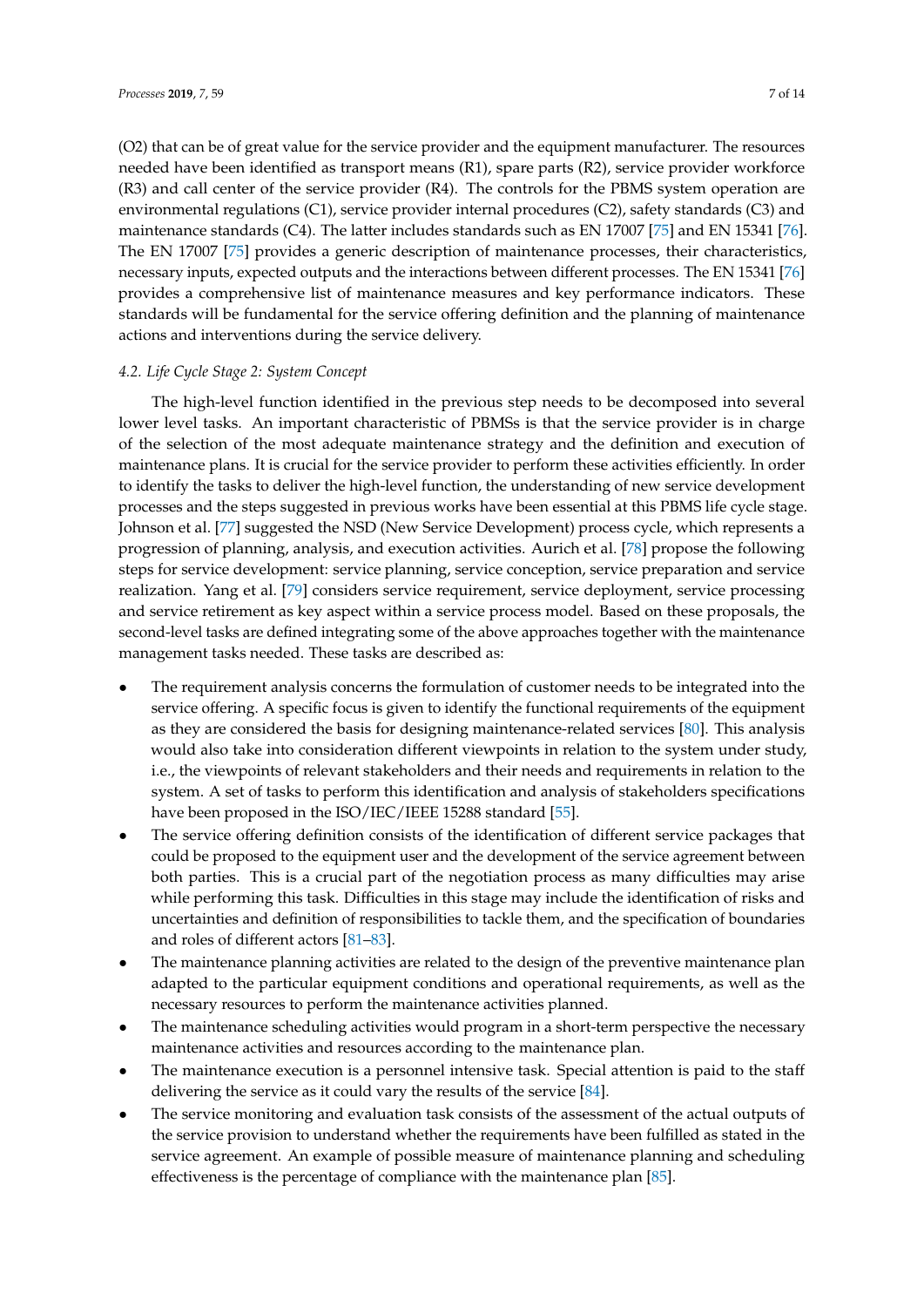#### *4.3. Life Cycle Stage 3: System Requirements*

The requirements of the PBMS system have been identified by realizing a functional analysis to decompose the high level function and to characterize in further details its second level tasks. Thus, for each task identified as part of the system concept, a functional study based on IDEF0 was performed. This has permitted us to define intermediary inputs and outputs for the different tasks that had not been identified during the identification of system boundaries done in the first stage. Moreover, the resource type 'service provider workforce' is divided into two types: service development personnel (R3-S), that designs and agrees the service offering with customer, and maintenance execution personnel (R3-M), that performs the maintenance activities onsite and has knowledge on equipment current conditions. Figure [2](#page-7-0) shows the functional analysis of the second-level tasks. It is worth pointing out that the intermediary inputs/outputs have not been represented by a code but by naming them. All other codes shown here are those introduced initially in Figure [1.](#page-5-0)

<span id="page-7-0"></span>

**Figure 2.** IDEF0 second‐level diagram for PBMS. **Figure 2.** IDEF0 second-level diagram for PBMS.

At this level of analysis, a new task was introduced in Figure 2 with a twofold objective. First, to At this level of analysis, a new task was introduced in Figure [2](#page-7-0) with a twofold objective. First, to include the fact that the planned maintenance schedule could be perturbed by emergency actions to include the fact that the planned maintenance schedule could be perturbed by emergency actions to be taken in case of incidents within the industrial plant. Second, to illustrate how a task performed be taken in case of incidents within the industrial plant. Second, to illustrate how a task performed by another party could be illustrated in an IDEF0 diagram by changing the color of the box that by another party could be illustrated in an IDEF0 diagram by changing the color of the box that represents that specific task. In this case, the third party task is named 'emergency call management' and illustrated in yellow in Figure [2.](#page-7-0)

The intermediary outputs of the different tasks are in some cases necessary inputs for the adequate performance of the following task. These four intermediate outputs are the following:

- The description of requirements specifications resulting from the requirements analysis and The description of requirements specifications resulting from the requirements analysis and informing the service offering definition. informing the service offering definition.
- The accepted service offering, agreed with the equipment user, will be an input for the The accepted service offering, agreed with the equipment user, will be an input for the maintenance planning task, as well as for the service monitoring and evaluation task. The latter maintenance planning task, as well as for the service monitoring and evaluation task. The latter is responsible for assessing whether the actual service delivers what was agreed on with the customer.
- The maintenance plan is a necessary input into the scheduling of maintenance activities. The maintenance plan is a necessary input into the scheduling of maintenance activities.
- The maintenance schedule for the PBMS preventive maintenance activities informs the The maintenance schedule for the PBMS preventive maintenance activities informs the maintenance execution, in terms of time and resources to deliver the activities included in the maintenance execution, in terms of time and resources to deliver the activities included in the maintenance plan as programmed to be executed by the maintenance personnel onsite. maintenance plan as programmed to be executed by the maintenance personnel onsite.
- The data generated and collected during the performance of maintenance actions will inform The data generated and collected during the performance of maintenance actions will inform the task that monitors and evaluates how the service is being provided. This information generates a feedback loop going back to the maintenance planning task. The feedback loop is illustrated with a dotted blue arrow in Figure [2.](#page-7-0)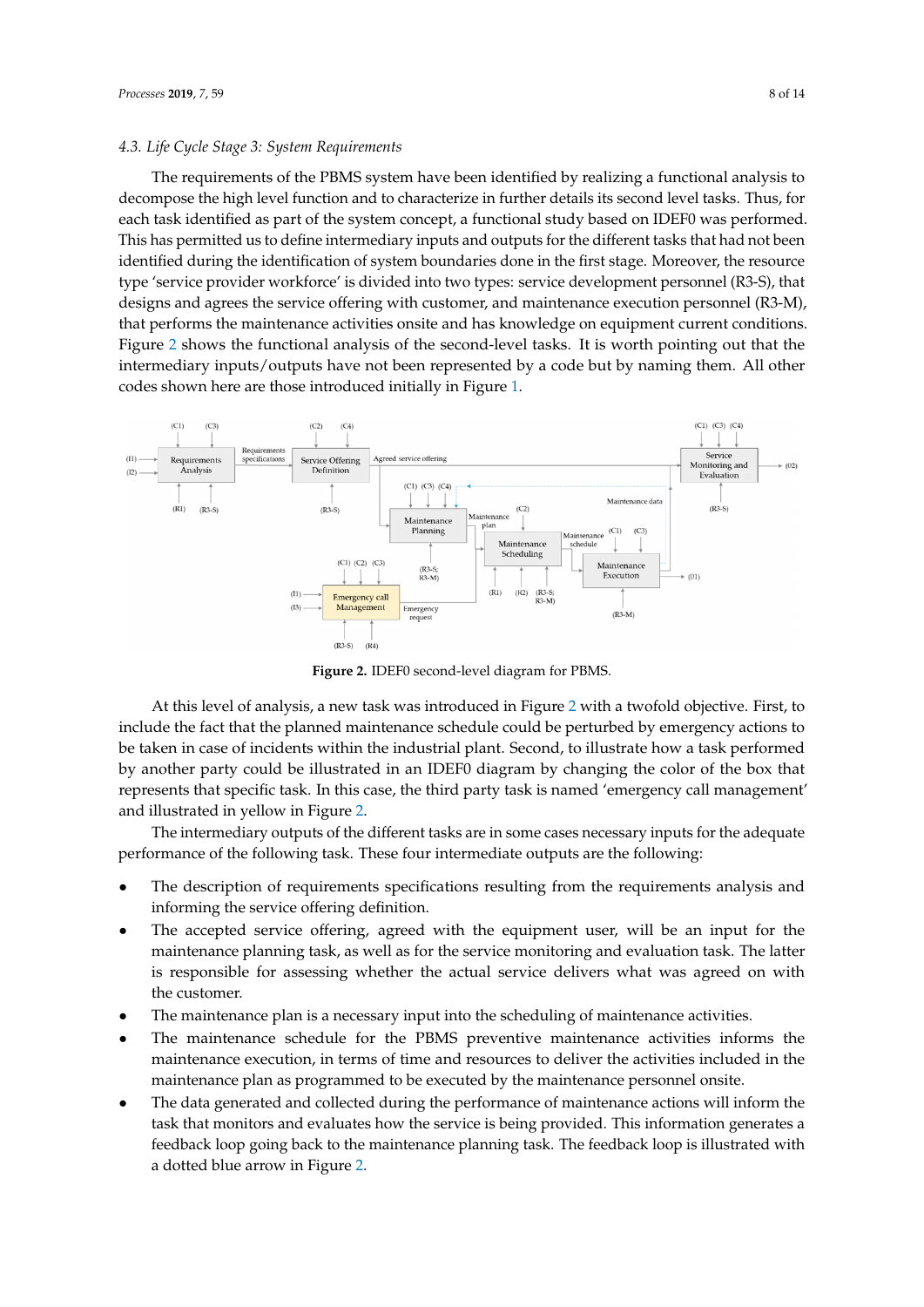## *4.4. Life Cycle Stage 4: System Design* requirements and present previous Figure 2. Previous Figure 2. Previous Figure 2. Previous Figure 2. Previous F

The system structure has been defined by using an UML class diagram, where all objects inside the system are identified by a set of attributes and methods. Five objects were identified at this stage: transport, workforce, spare part, activity, call center. The UML class diagram explains their relations and attributes and is shown in Figure [3.](#page-8-0)

<span id="page-8-0"></span>

**Figure 3.** The Unified Modelling Language (UML) Class Diagram for the objects within the PBMS **Figure 3.** The Unified Modelling Language (UML) Class Diagram for the objects within the PBMS system.

The object 'Transport' considers mobility means to transport the service provider personnel to the site where the service needs to be performed, as well as trucks/delivery vans for spare parts that could be shipped independently.

and the maintenance execution personnel, which perform the maintenance activities related to the<br>PBMS on the equipment user site. The object 'Workforce' considers the staff involved in different types of jobs: (i) the service development personnel, which define the PBMS and plan the maintenance activities to be performed; PBMS on the equipment user site.

The object 'Call center' receives emergency requests from industrial users that may lead to equipment user emergency calls is designed to be outsourced to a third party. This is done to provide an example of the integration of third party activities into the service provision and how it could be<br>illustrated in the process manning the performance of a corrective maintenance action. As mentioned before, the task managing the illustrated in the process mapping.

The object 'Activity' includes all the second-level tasks identified as part of the system requirements and presented in the previous Figure [2.](#page-7-0)

requirements and presented in the previous right 2.<br>The object 'Spare part' considers the replacement materials to be used in maintenance actions that needs to be either onsite or delivered on time for the performance of the scheduled perspective. Performance―based contracts are the understood as support services focusing on the understood as s maintenance activities.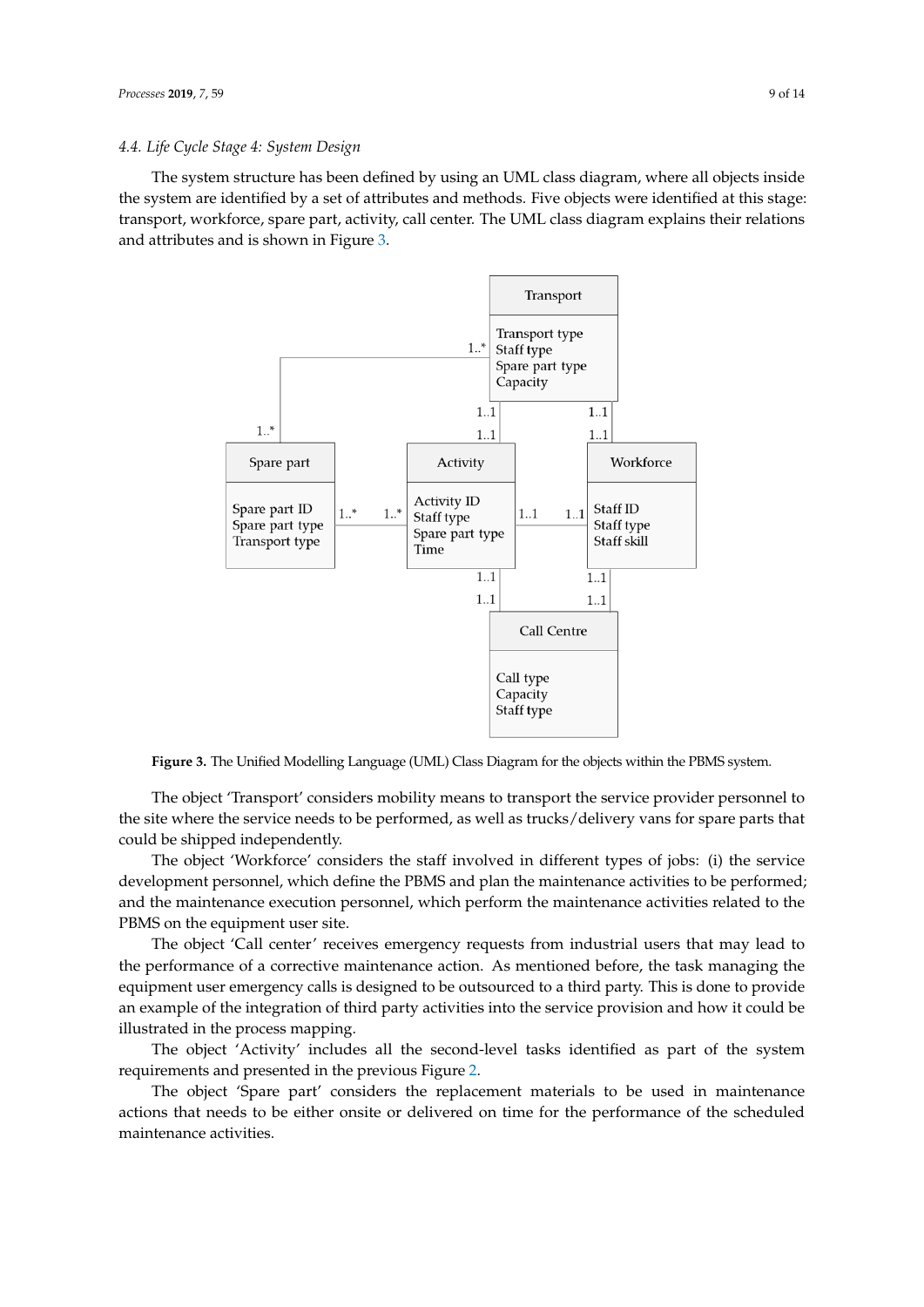#### **5. Discussion**

Customer support entails all activities which ensure that a product is available for trouble-free use to consumers over its useful life span [\[86\]](#page-13-13). In the context of industrial equipment, the consumer is the industrial user of production equipment that is interested in obtaining the required outputs from the equipment but without having worries or responsibilities regarding its maintenance. This is aligned with a more relational approach for industrial services, as discussed in servitisation literature. Therefore, this customer support approach has been integrated into industrial services by enlarging the scope of maintenance services towards a more customer-centric and relational perspective. Performance-based contracts are then understood as support services focusing on equipment performance targets as a main measure for establishing service levels. The required performance level or performance aspect, i.e., reliability, availability, etc., would depend on the particular context of the equipment user, i.e., the customer of the PBMS.

The presented application, inspired by observations of real-life industrial cases, introduced the case of a generic PBMS aiming at providing equipment availability as main service level measure. In cases that consider multiple values of the required performance, or when it is not clear what values the service could be based on, a multi-criteria decision method may be adequate to raise the voice of different stakeholders of the system. For example, the AHP method can support the definition of the relative priorities or weights (reflecting the given importance) assigned to the criteria that characterize a decision [\[87\]](#page-13-14), and has been used previously to assess the values of other engineering systems, such as e-maintenance platforms [\[88\]](#page-13-15). The involvement of key stakeholders in the design process has been pointed out as main element in service design [\[89\]](#page-13-16). Suggested stakeholders to be involved in this prioritization from the equipment user side are plant managers, production managers and maintenance managers, while the stakeholders suggested from the service provider side are service development managers and maintenance execution personnel.

This work represents a starting point for a system-level analysis of PBMS design by adopting a structured process based on the SE approach. It contributes to advancing the research field of industrial service design. Further development of this work could set the basis to investigate effective methodologies to support the design of PBMS that improve the provider-customer relationship. This would help addressing the implementation and execution problems of PBC [\[90\]](#page-13-17). Novel design methods should target improvements in the dyadic or network relationships to foster this type of advanced services, thus enhancing information sharing and potentially increasing the level of detail on the PBMS system discussed during service agreement stages, which is a key feature for these type of services, according to Stremersch et al. [\[38\]](#page-11-16).

Further research and extensions of this work will continue the decomposition of the second-level tasks identified within this work, reaching a third or fourth level description of the activities to be performed. This will bring greater insight into the challenges of the design process that maintenance service providers are actually facing.

Another line for further research is the analysis of life cycle stages 5 (implementation and build stage), 6 (operation and change/re-engineering stage) and 7 (end of life stage) for the PBMS system. During the actual implementation stage, the second-level task defined as 'service monitoring and evaluation' will provide insights for the future application of system changes/re-engineering actions to enhance the PBMS outcomes in a continuous improvement approach. This will also take into consideration the evolution of the viewpoints, needs and requirements of the PBMS stakeholders. The life cycle stage 7 concerns the EOL of the manufactured good, in this case, industrial equipment. Further work regarding this stage will evaluate different EOL strategies for the physical resources of the PBMS, e.g., the industrial equipment (whenever the end of the service happens at the end of the equipment useful life), and the strategies and actions needed for an orderly termination of the service contract. Well-planned and relational-focused withdrawals from the industrial service contracted are seldom investigated in the literature, and represent a substantial gap in PBC research [\[90\]](#page-13-17).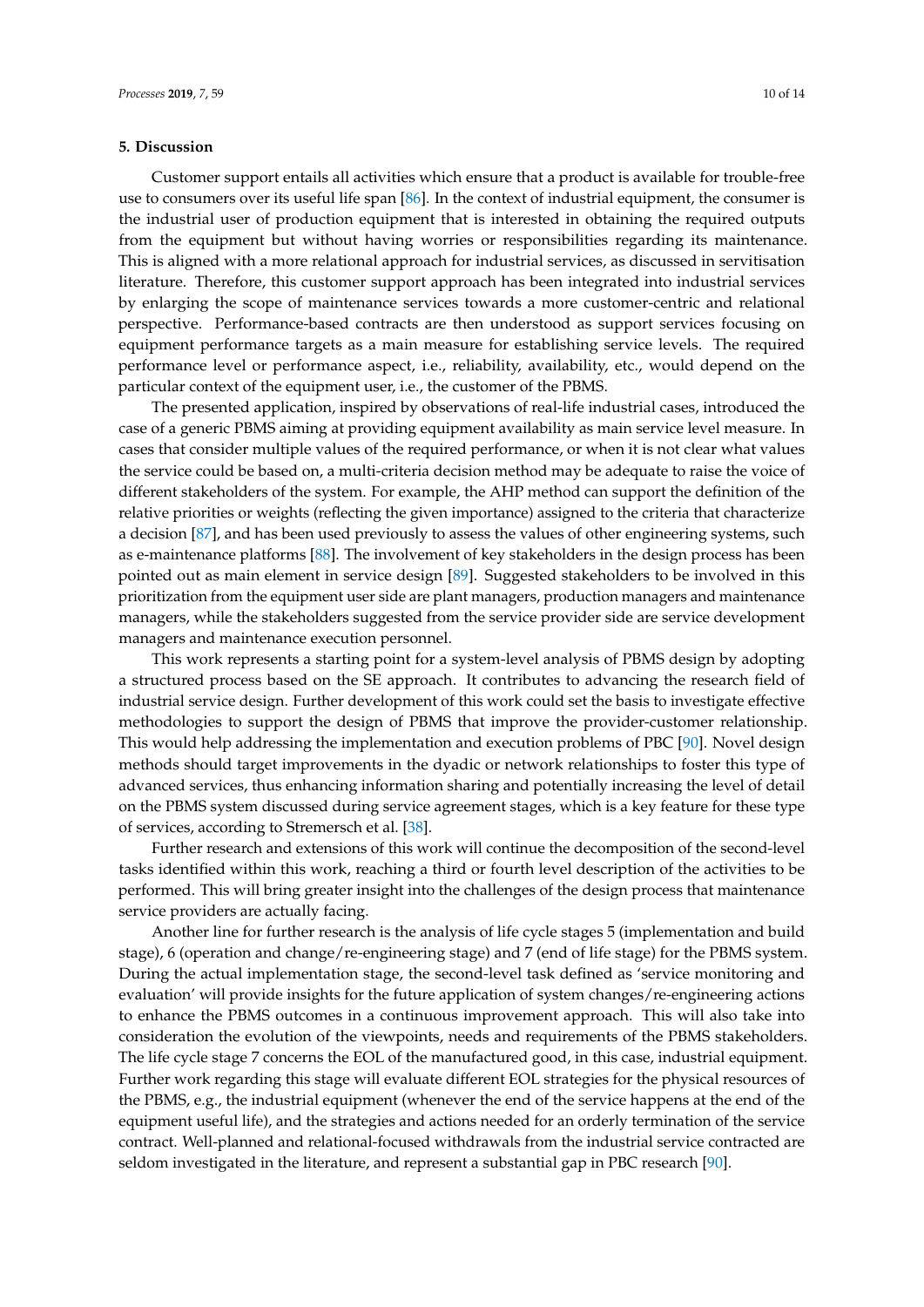Finally, further research will extend the PBMS design towards to integration of technologies in both the service design and the service delivery. Information Technologies, Internet of Things and Industry 4.0 can play a fundamental role in equipment life cycle management and in the servitisation process of manufacturing companies, including the successful implementation and delivery of more advanced services [\[8](#page-10-7)[,91–](#page-13-18)[93\]](#page-13-19).

**Funding:** This research received no external funding.

**Conflicts of Interest:** The author declares no conflict of interest.

# **References**

- <span id="page-10-0"></span>1. Seliger, G.; Kim, H.J.; Kernbaum, S.; Zettl, M. Approaches to sustainable manufacturing. *Int. J. Sustain. Manuf.* **2008**, *1*, 58–77. [\[CrossRef\]](http://dx.doi.org/10.1504/IJSM.2008.019227)
- <span id="page-10-1"></span>2. Bashkite, V.; Moseichuk, V.; Karaulova, T. Combination of end-of-life strategies for extension of industrial equipment life cycle. *J. Mach. Eng.* **2010**, *10*, 76–88.
- <span id="page-10-2"></span>3. Lay, G.; Schroeter, M.; Biege, S. Service-based business concepts: A typology for business-to-business markets. *Eur. Manag. J.* **2009**, *27*, 442–455. [\[CrossRef\]](http://dx.doi.org/10.1016/j.emj.2009.04.002)
- <span id="page-10-3"></span>4. Reim, W.; Parida, V.; Örtqvist, D. Product–Service Systems (PSS) business models and tactics–a systematic literature review. *J. Clean. Prod.* **2015**, *97*, 61–75. [\[CrossRef\]](http://dx.doi.org/10.1016/j.jclepro.2014.07.003)
- <span id="page-10-4"></span>5. Welp, E.G.; Meier, H.; Sadek, T.; Sadek, K. Modelling approach for the integrated development of industrial product-service systems. In *Manufacturing Systems and Technologies for the New Frontier*; Springer: London, UK, 2008; pp. 525–530.
- <span id="page-10-5"></span>6. Patrício, L.; Gustafsson, A.; Fisk, R. Upframing service design and innovation for research impact. *J. Serv. Res.* **2018**, *21*, 3–16. [\[CrossRef\]](http://dx.doi.org/10.1177/1094670517746780)
- <span id="page-10-6"></span>7. Kroh, J.; Luetjen, H.; Globocnik, D.; Schultz, C. Use and efficacy of information technology in innovation processes: The specific role of servitization. *J. Prod. Innov. Manag.* **2018**, *35*, 720–741. [\[CrossRef\]](http://dx.doi.org/10.1111/jpim.12445)
- <span id="page-10-7"></span>8. Rymaszewska, A.; Helo, P.; Gunasekaran, A. IoT powered servitization of manufacturing–an exploratory case study. *Int. J. Prod. Econ.* **2017**, *192*, 92–105. [\[CrossRef\]](http://dx.doi.org/10.1016/j.ijpe.2017.02.016)
- <span id="page-10-8"></span>9. Sanchez Egea, A.J.; Lopez de la Calle Marcaide, L.N. Machines, processes, people and data, The keys to the 4.0 revolution. *DYNA Ing. E Ind.* **2018**, *93*, 576–577. [\[CrossRef\]](http://dx.doi.org/10.6036/8807)
- <span id="page-10-9"></span>10. Zheng, M.; Song, W.; Ming, X. A Framework for Integrating Industrial Product-Service Systems and Cyber-Physical Systems. In *International Conference on Cross-Cultural Design*; Springer: Cham, Switzerland, 2016; pp. 628–637.
- <span id="page-10-10"></span>11. Holgado, M.; Macchi, M.; Fumagalli, L. Value-in-use of e-maintenance in service provision: Survey analysis and future research agenda. *IFAC-Pap.* **2016**, *49*, 138–143. [\[CrossRef\]](http://dx.doi.org/10.1016/j.ifacol.2016.11.024)
- <span id="page-10-11"></span>12. Kumar, R.; Markeset, T.; Kumar, U. Maintenance of machinery: Negotiating service contracts in business-to-business marketing. *Int. J. Serv. Ind. Manag.* **2004**, *15*, 400–413. [\[CrossRef\]](http://dx.doi.org/10.1108/09564230410552077)
- <span id="page-10-12"></span>13. Jin, T.; Wang, P. Planning performance based contracts considering reliability and uncertain system usage. *J. Oper. Res. Soc.* **2012**, *63*, 1467–1478. [\[CrossRef\]](http://dx.doi.org/10.1057/jors.2011.144)
- <span id="page-10-13"></span>14. Hypko, P.; Tilebein, M.; Gleich, R. Benefits and uncertainties of performance-based contracting in manufacturing industries: An agency theory perspective. *J. Serv. Manag.* **2010**, *21*, 460–489. [\[CrossRef\]](http://dx.doi.org/10.1108/09564231011066114)
- 15. Ziaee Bigdeli, A.; Bustinza, O.F.; Vendrell-Herrero, F.; Baines, T. Network positioning and risk perception in servitization: Evidence from the UK road transport industry. *Int. J. Prod. Res.* **2018**, *56*, 2169–2183. [\[CrossRef\]](http://dx.doi.org/10.1080/00207543.2017.1341063)
- <span id="page-10-14"></span>16. Visnjic, I.; Jovanovic, M.; Neely, A.; Engwall, M. What brings the value to outcome-based contract providers? Value drivers in outcome business models. *Int. J. Prod. Econ.* **2017**, *192*, 169–181. [\[CrossRef\]](http://dx.doi.org/10.1016/j.ijpe.2016.12.008)
- <span id="page-10-15"></span>17. Datta, P.P.; Roy, R. Cost modelling techniques for availability type service support contracts: A literature review and empirical study. *CIRP J. Manuf. Sci. Technol.* **2010**, *3*, 142–157. [\[CrossRef\]](http://dx.doi.org/10.1016/j.cirpj.2010.07.003)
- <span id="page-10-16"></span>18. Goldstein, S.M.; Johnston, R.; Duffy, J.; Rao, J. The service concept: The missing link in service design research? *J. Oper. Manag.* **2002**, *20*, 121–134. [\[CrossRef\]](http://dx.doi.org/10.1016/S0272-6963(01)00090-0)
- <span id="page-10-17"></span>19. Davies, G.B. Systems approach. *Encycl. Inf. Syst.* **2003**, *4*, 351–360.
- <span id="page-10-18"></span>20. Generalised Enterprise Reference Architecture and Methodology (GERAM). v1.6.3. IFIP-IFAC Task Force on Architectures for Enterprise Integration. 1999. Available online: [http://www.ict.griffith.edu.au/~{}bernus/](http://www.ict.griffith.edu.au/~{}bernus/taskforce/geram/versions/geram1-6-3/v1.6.3.html) [taskforce/geram/versions/geram1-6-3/v1.6.3.html](http://www.ict.griffith.edu.au/~{}bernus/taskforce/geram/versions/geram1-6-3/v1.6.3.html) (accessed on 22 January 2019).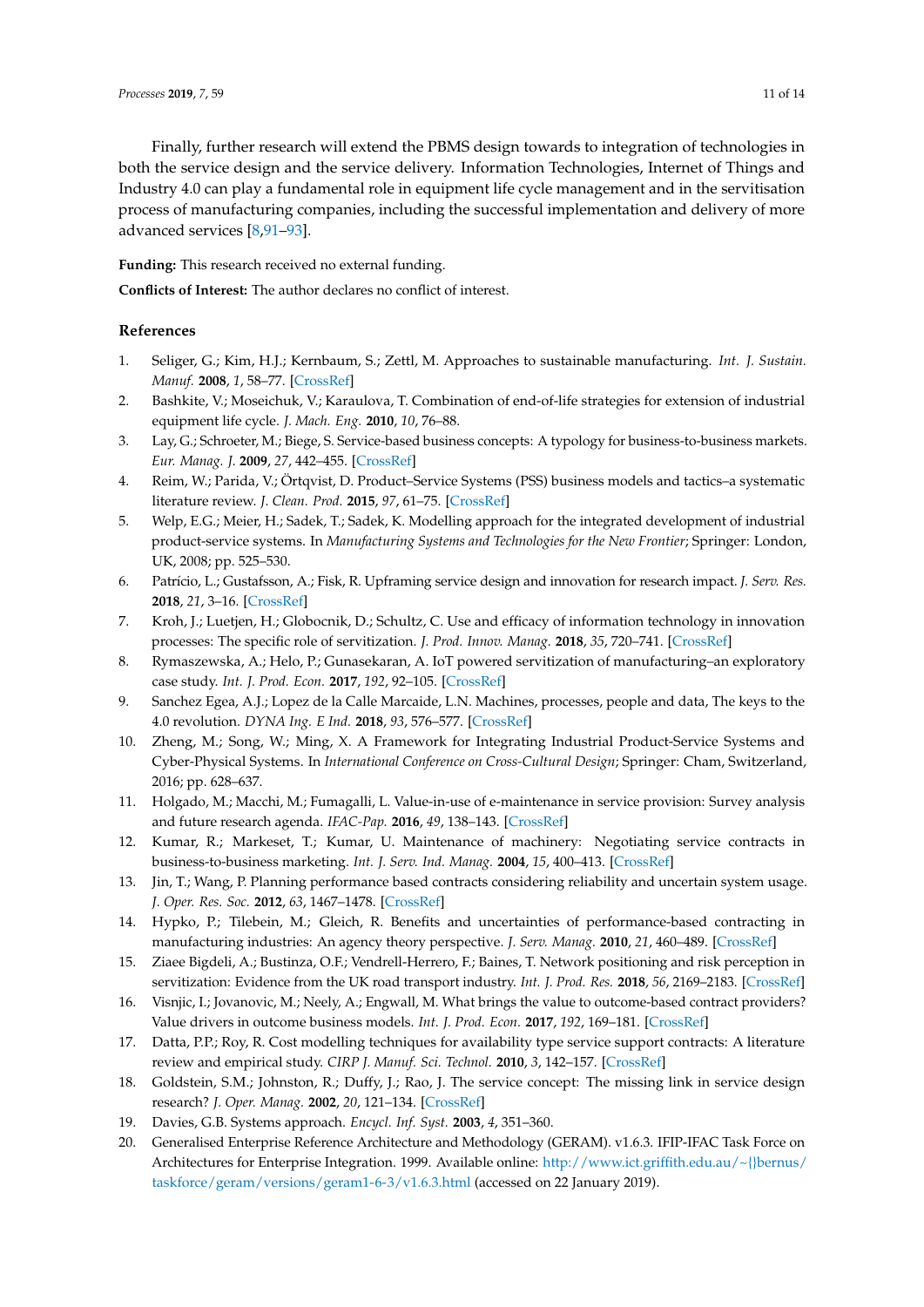- <span id="page-11-0"></span>21. Ostrom, A.L.; Bitner, M.J.; Brown, S.W.; Burkhard, K.A.; Goul, M.; Smith-Daniels, V.; Demirkan, H.; Rabinovich, E. Moving forward and making a difference: Research priorities for the science of service. *J. Serv. Res.* **2010**, *13*, 4–36. [\[CrossRef\]](http://dx.doi.org/10.1177/1094670509357611)
- <span id="page-11-1"></span>22. Baines, T.S.; Lightfoot, H.W.; Benedettini, O.; Kay, J.M. The servitization of manufacturing: A review of literature and reflection on future challenges. *J. Manuf. Technol. Manag.* **2009**, *20*, 547–567. [\[CrossRef\]](http://dx.doi.org/10.1108/17410380910960984)
- <span id="page-11-2"></span>23. Holgado, M.; Macchi, M.; Fumagalli, L. Maintenance business model: A concept for driving performance improvement. *Int. J. Strat. Eng. Asset Manag.* **2015**, *2*, 159–176. [\[CrossRef\]](http://dx.doi.org/10.1504/IJSEAM.2015.070623)
- <span id="page-11-3"></span>24. Pascual, R.; Santelices, G.; Liao, H.; Maturana, S. Channel coordination on fixed-term maintenance outsourcing contracts. *IIE Trans.* **2016**, *48*, 651–660. [\[CrossRef\]](http://dx.doi.org/10.1080/0740817X.2015.1122255)
- <span id="page-11-4"></span>25. Raddats, C.; Baines, T.; Burton, J.; Story, V.M.; Zolkiewski, J. Motivations for servitization: The impact of product complexity. *Int. J. Oper. Prod. Manag.* **2016**, *36*, 572–591. [\[CrossRef\]](http://dx.doi.org/10.1108/IJOPM-09-2014-0447)
- <span id="page-11-5"></span>26. Cholasuke, C.; Bhardwa, R.; Antony, J. The status of maintenance management in UK manufacturing organisations: Results from a pilot survey. *J. Qual. Maint. Eng.* **2004**, *10*, 5–15. [\[CrossRef\]](http://dx.doi.org/10.1108/13552510410526820)
- <span id="page-11-6"></span>27. Ali-Marttila, M.; Tynninen, L.; Marttonen-Arola, S.; Kärri, T. Value elements of industrial maintenance: Verifying the views of the customer and the service provider. *Int. J. Strat. Eng. Asset Manag.* **2015**, *2*, 136–158. [\[CrossRef\]](http://dx.doi.org/10.1504/IJSEAM.2015.070622)
- 28. Ali-Marttila, M.; Marttonen-Arola, S.; Kärri, T.; Pekkarinen, O.; Saunila, M. Understand what your maintenance service partners value. *J. Qual. Maint. Eng.* **2017**, *23*, 144–164. [\[CrossRef\]](http://dx.doi.org/10.1108/JQME-08-2016-0035)
- <span id="page-11-7"></span>29. Toossi, A.; Louise Lockett, H.Z.; Raja, J.; Martinez, V. Assessing the value dimensions of outsourced maintenance services. *J. Qual. Maint. Eng.* **2013**, *19*, 348–363. [\[CrossRef\]](http://dx.doi.org/10.1108/JQME-04-2013-0021)
- <span id="page-11-8"></span>30. Martin, H.H. Contracting out maintenance and a plan for future research. *J. Qual. Maint. Eng.* **1997**, *3*, 81–90. [\[CrossRef\]](http://dx.doi.org/10.1108/13552519710167700)
- <span id="page-11-9"></span>31. Ng, I.C.; Ding, D.X.; Yip, N. Outcome-based contracts as new business model: The role of partnership and value-driven relational assets. *Ind. Mark. Manag.* **2013**, *42*, 730–743. [\[CrossRef\]](http://dx.doi.org/10.1016/j.indmarman.2013.05.009)
- <span id="page-11-10"></span>32. Hypko, P.; Tilebein, M.; Gleich, R. Clarifying the concept of performance-based contracting in manufacturing industries: A research synthesis. *J. Serv. Manag.* **2010**, *21*, 625–655. [\[CrossRef\]](http://dx.doi.org/10.1108/09564231011079075)
- <span id="page-11-11"></span>33. Hou, J.; Neely, A. Investigating risks of outcome-based service contracts from a provider's perspective. *Int. J. Prod. Res.* **2018**, *56*, 2103–2115. [\[CrossRef\]](http://dx.doi.org/10.1080/00207543.2017.1319089)
- <span id="page-11-12"></span>34. Ng, I.C.; Maull, R.; Yip, N. Outcome-based contracts as a driver for systems thinking and service-dominant logic in service science: Evidence from the defence industry. *Eur. Manag. J.* **2009**, *27*, 377–387. [\[CrossRef\]](http://dx.doi.org/10.1016/j.emj.2009.05.002)
- <span id="page-11-13"></span>35. Kumar, R.; Kumar, U. A conceptual framework for the development of a service delivery strategy for industrial systems and products. *J. Bus. Ind. Mark.* **2004**, *19*, 310–319. [\[CrossRef\]](http://dx.doi.org/10.1108/08858620410549938)
- <span id="page-11-14"></span>36. Markeset, T.; Kumar, U. Product support strategy: Conventional versus functional products. *J. Qual. Maint. Eng.* **2005**, *11*, 53–67. [\[CrossRef\]](http://dx.doi.org/10.1108/13552510510589370)
- <span id="page-11-15"></span>37. Alonso-Rasgado, T.; Thompson, G.; Elfström, B.O. The design of functional (total care) products. *J. Eng. Des.* **2004**, *15*, 515–540. [\[CrossRef\]](http://dx.doi.org/10.1080/09544820412331271176)
- <span id="page-11-16"></span>38. Stremersch, S.; Wuyts, S.; Frambach, R.T. The purchasing of full-service contracts: An exploratory study within the industrial maintenance market. *Ind. Mark. Manag.* **2001**, *30*, 1–2. [\[CrossRef\]](http://dx.doi.org/10.1016/S0019-8501(99)00090-5)
- <span id="page-11-17"></span>39. Jin, T.; Tian, Z.; Xie, M. A game-theoretical approach for optimizing maintenance, spares and service capacity in performance contracting. *Int. J. Prod. Econ.* **2015**, *161*, 31–43. [\[CrossRef\]](http://dx.doi.org/10.1016/j.ijpe.2014.11.010)
- <span id="page-11-18"></span>40. Grubic, T.; Jennions, I. Do outcome-based contracts exist? The investigation of power-by-the-hour and similar result-oriented cases. *Int. J. Prod. Econ.* **2018**, *206*, 209–219. [\[CrossRef\]](http://dx.doi.org/10.1016/j.ijpe.2018.10.004)
- <span id="page-11-19"></span>41. Colen, P.J.; Lambrecht, M.R. Cross-training policies in field services. *Int. J. Prod. Econ.* **2012**, *138*, 76–88. [\[CrossRef\]](http://dx.doi.org/10.1016/j.ijpe.2012.03.003)
- <span id="page-11-20"></span>42. Tukker, A. Product services for a resource-efficient and circular economy–a review. *J. Clean. Prod.* **2015**, *97*, 76–91. [\[CrossRef\]](http://dx.doi.org/10.1016/j.jclepro.2013.11.049)
- 43. Tukker, A. Eight types of product–service system: Eight ways to sustainability? Experiences from SusProNet. *Bus. Strategy Environ.* **2004**, *13*, 246–260. [\[CrossRef\]](http://dx.doi.org/10.1002/bse.414)
- <span id="page-11-21"></span>44. Jin, T.; Nalajala, N.; Jimenez, J.A. A multi-criteria approach for performance based maintenance with variable fleet size. In Proceedings of the 9th International Conference on Reliability, Maintainability and Safety (ICRMS), Guiyang, China, 12–15 June 2011; pp. 909–914.
- <span id="page-11-22"></span>45. Rapaccini, M. Pricing strategies of service offerings in manufacturing companies: A literature review and empirical investigation. *Prod. Plan. Control* **2015**, *26*, 1247–1263. [\[CrossRef\]](http://dx.doi.org/10.1080/09537287.2015.1033495)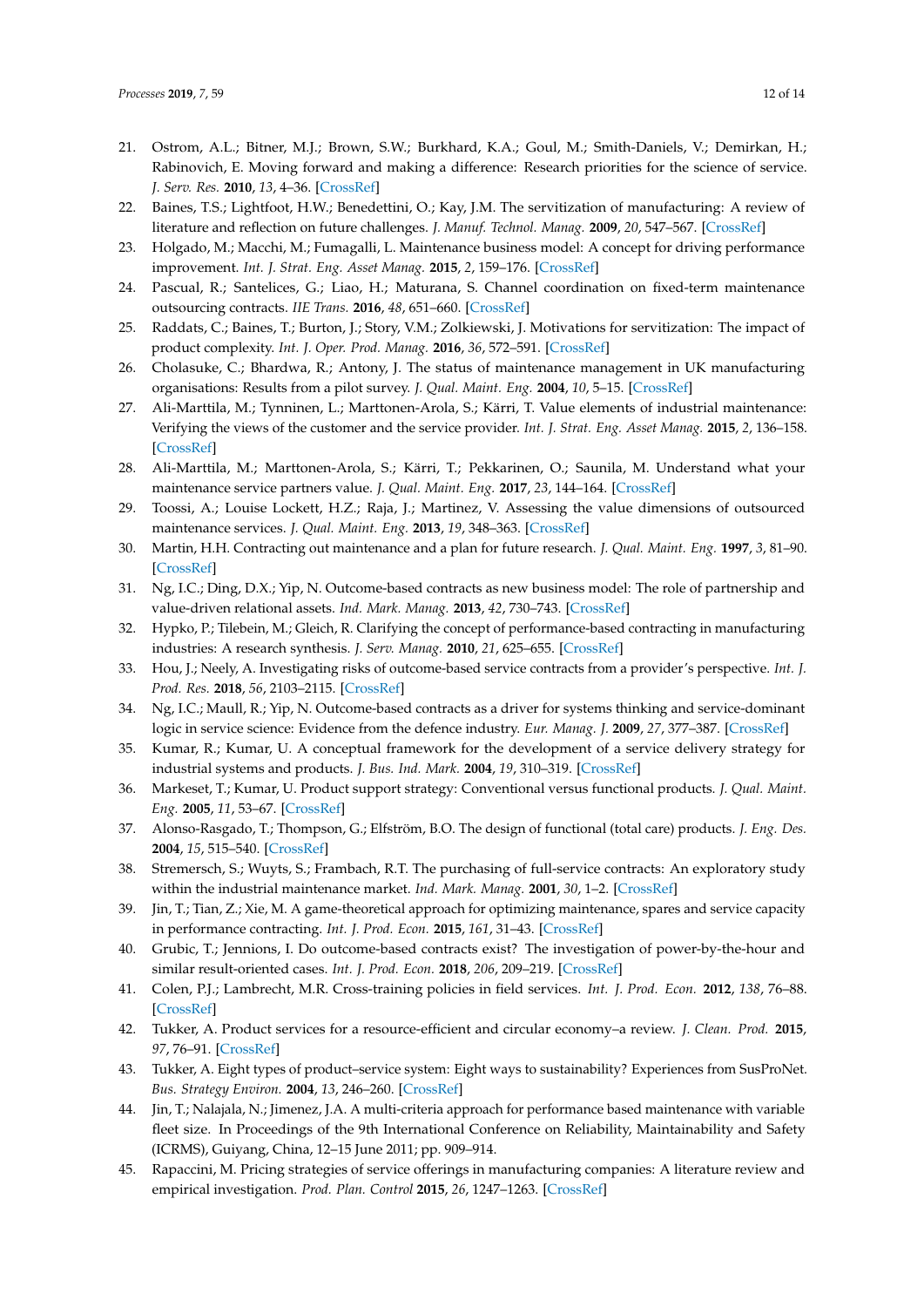- <span id="page-12-0"></span>46. Jaaron, A.A.; Backhouse, C.J. Fostering sustainable performance in services through systems thinking. *Serv. Ind. J.* **2018**, 1–27. [\[CrossRef\]](http://dx.doi.org/10.1080/02642069.2018.1551371)
- <span id="page-12-1"></span>47. Chapman, J. *System Failure: Why Governments Must Learn to Think Differently*; Demos: London, UK, 2004.
- <span id="page-12-2"></span>48. Reynolds, M.; Holwell, S. Introducing Systems Approaches. In *Systems Approaches to Managing Change: A Practical Guide*; Springer: London, UK, 2010; pp. 1–23.
- <span id="page-12-3"></span>49. Aster, R.; Cassingham, R.C. *NASA Systems Engineering Handbook*; Boston Library Consortium Member Libraries: Boston, MA, USA, 1995.
- <span id="page-12-4"></span>50. Rechtin, E. *Systems Architecting of Organizations: Why Eagles Can't Swim*; Routledge: London, UK, 2017.
- <span id="page-12-5"></span>51. International Council on Systems Engineering (INCOSE). *Systems Engineering Handbook: A "What to" Guide for All SE Practitioners*; INCOSE: San Diego, CA, USA, 2000.
- <span id="page-12-6"></span>52. Ryschkewitsch, M.; Schaible, D.; Larson, W. The art and science of systems engineering. In *Systems Research Forum*; World Scientific Publishing Company: Singapore, 2009; Volume 3, pp. 81–100.
- <span id="page-12-7"></span>53. Batista, L.; Davis-Poynter, S.; Ng, I.; Maull, R. Servitization through outcome-based contract–A systems perspective from the defence industry. *Int. J. Prod. Econ.* **2017**, *192*, 133–143. [\[CrossRef\]](http://dx.doi.org/10.1016/j.ijpe.2016.12.005)
- <span id="page-12-8"></span>54. International Council on Systems Engineering (INCOSE). *Systems Engineering Handbook: A Guide for System Life Cycle Processes and Activities*; INCOSE-TP-2003-002-03.1; INCOSE: San Diego, CA, USA, 2007.
- <span id="page-12-9"></span>55. ISO/IEC/IEEE 15288. *Systems and Software Engineering—System Life Cycle Processes*; ISO/IEC: Geneva, Switzerland, 2015.
- <span id="page-12-10"></span>56. Togwe, T.; Tanju, B.; Eveleigh, T.J. Using a systems engineering framework for additive manufacturing. *Syst. Eng.* **2018**, *21*, 466–475. [\[CrossRef\]](http://dx.doi.org/10.1002/sys.21447)
- <span id="page-12-11"></span>57. Nightingale, D.J.; Rhodes, D.H. Enterprise systems architecting: Emerging art and science within engineering systems. In Proceedings of the ESD External Symposium, Cambridge, MA, USA, March 2004; pp. 1–13.
- <span id="page-12-12"></span>58. ISO/IEC/IEEE 15289. *Systems and Software Engineering—Content of Life-Cycle Information Items (documentation)*; ISO/IEC: Geneva, Switzerland, 2017.
- <span id="page-12-13"></span>59. Lieder, M.; Rashid, A. Towards circular economy implementation: A comprehensive review in context of manufacturing industry. *J. Clean. Prod.* **2016**, *115*, 36–51. [\[CrossRef\]](http://dx.doi.org/10.1016/j.jclepro.2015.12.042)
- <span id="page-12-14"></span>60. Morelli, N. Developing new product service systems (PSS): Methodologies and operational tools. *J. Clean. Prod.* **2006**, *14*, 1495–1501. [\[CrossRef\]](http://dx.doi.org/10.1016/j.jclepro.2006.01.023)
- <span id="page-12-15"></span>61. Aurich, J.C.; Fuchs, C.; Wagenknecht, C. Life cycle oriented design of technical Product-Service Systems. *J. Clean. Prod.* **2006**, *14*, 1480–1494. [\[CrossRef\]](http://dx.doi.org/10.1016/j.jclepro.2006.01.019)
- <span id="page-12-16"></span>62. Ng, I.C.; Vargo, S.L. Service-dominant (SD) logic, service ecosystems and institutions: Bridging theory and practice. *J. Serv. Manag.* **2018**, *29*, 518–520. [\[CrossRef\]](http://dx.doi.org/10.1108/JOSM-07-2018-412)
- <span id="page-12-17"></span>63. Anderl, E.; Becker, I.; Von Wangenheim, F.; Schumann, J.H. Mapping the customer journey: Lessons learned from graph-based online attribution modeling. *Int. J. Res. Mark.* **2016**, *33*, 457–474. [\[CrossRef\]](http://dx.doi.org/10.1016/j.ijresmar.2016.03.001)
- <span id="page-12-18"></span>64. Nam, S.; Ha, C.; Lee, H. Redesigning In-Flight Service with Service Blueprint Based on Text Analysis. *Sustainability* **2018**, *10*, 4492. [\[CrossRef\]](http://dx.doi.org/10.3390/su10124492)
- <span id="page-12-19"></span>65. Yang, L.; Xing, K.; Ness, D. A TRIZ-based multi-route model for product-service system design innovation. *J. Des. Res.* **2016**, *14*, 326–367. [\[CrossRef\]](http://dx.doi.org/10.1504/JDR.2016.082028)
- <span id="page-12-20"></span>66. Kim, S.; Yoon, B. Developing a process of concept generation for new product-service systems: A QFD and TRIZ-based approach. *Serv. Bus.* **2012**, *6*, 323–348. [\[CrossRef\]](http://dx.doi.org/10.1007/s11628-012-0138-x)
- <span id="page-12-21"></span>67. Costa, N.; Patrício, L.; Morelli, N.; Magee, C.L. Bringing service design to manufacturing companies: Integrating PSS and service design approaches. *Des. Stud.* **2018**, *55*, 112–145. [\[CrossRef\]](http://dx.doi.org/10.1016/j.destud.2017.09.002)
- 68. Qu, M.; Yu, S.; Chen, D.; Chu, J.; Tian, B. State-of-the-art of design, evaluation, and operation methodologies in product service systems. *Comput. Ind.* **2016**, *77*, 1–14. [\[CrossRef\]](http://dx.doi.org/10.1016/j.compind.2015.12.004)
- <span id="page-12-22"></span>69. Vasantha, G.V.A.; Roy, R.; Lelah, A.; Brissaud, D. A review of product–service systems design methodologies. *J. Eng. Des.* **2012**, *23*, 635–659. [\[CrossRef\]](http://dx.doi.org/10.1080/09544828.2011.639712)
- <span id="page-12-23"></span>70. National Institute for Standards and Technology (NIST). *Standard for Integration Definition for Function Modeling (IDEF0)*; No. 183; Federal Information Processing Standards Publications: Springfield, MO, USA, 1993.
- <span id="page-12-24"></span>71. Macchi, M.; Fumagalli, L.; Garetti, M.; Tavola, G.; Checcozzo, R.; Rusinà, F.; Vidales Ramos, A.; Jokinen, J.; Popescu, C.; Martinez Lastra, J.L.; et al. Use case analysis method for the implementation of service-oriented solutions for monitoring and diagnostics. In Proceedings of the 24th International Congress on Condition Monitoring and Diagnostics Engineering Management COMADEM, Stavanger, Norway, 30 May–1 June 2011; pp. 406–413.